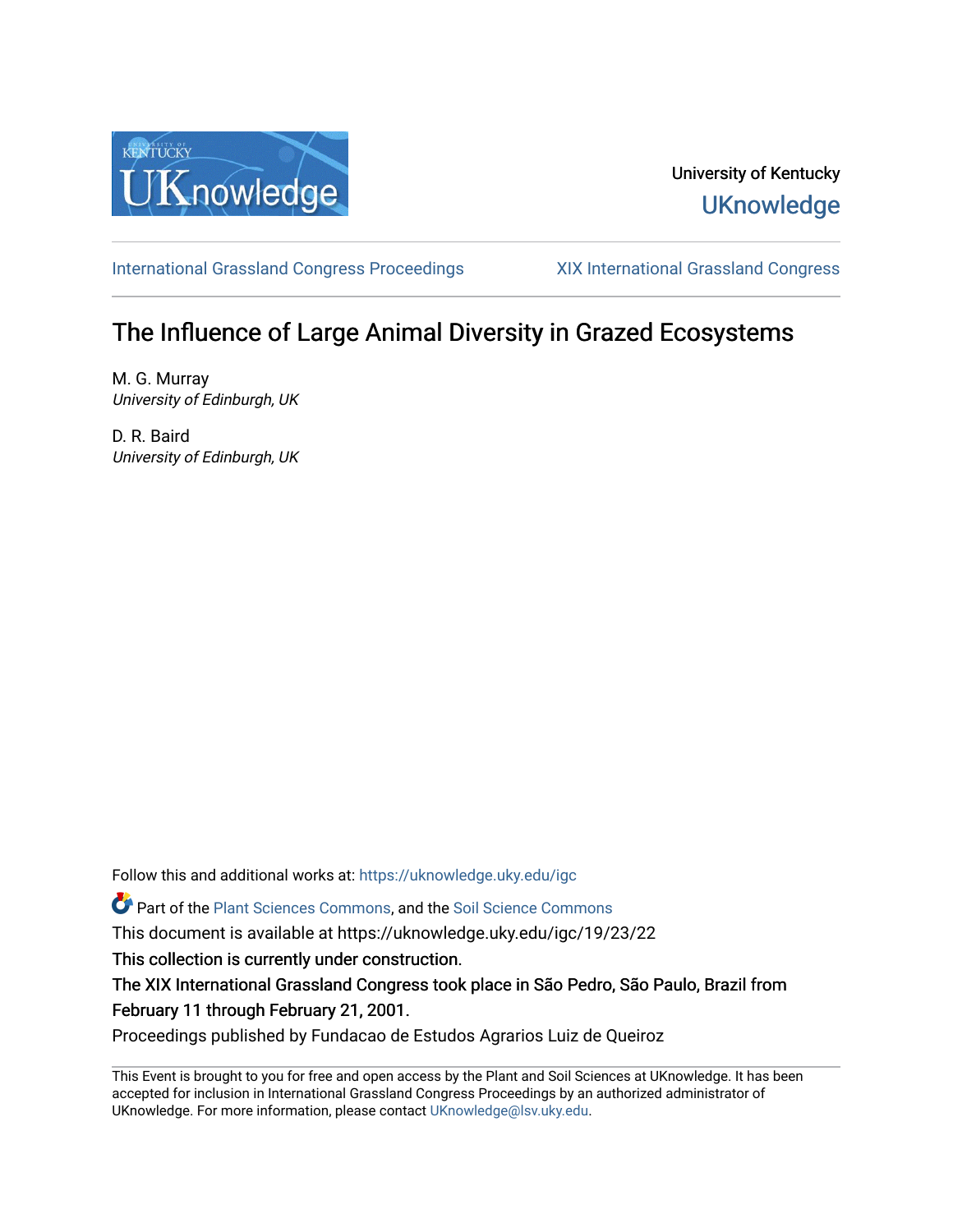#### **THE INFLUENCE OF LARGE ANIMAL DIVERSITY IN GRAZED ECOSYSTEMS**

M.G. Murray and D.R. Baird Institute of Cell, Animal and Population Biology, University of Edinburgh, West Mains Road, Edinburgh EH9 3JT, UK

#### **Abstract**

Field observations in the Serengeti National Park, Tanzania have revealed several modes of grazing system, including migration, sustained-yield grazing and grazing succession which contribute on the one hand to ecological separation of herbivores by habitat choice, but on the other hand to positive association of species on wet season pastures known as hot spots. Drawing from results of experimental field studies, we consider what is known about resource competition and facilitation, the two key ecological processes underlying these grazing systems, and specify the shape of the relationship between species richness and pasture height that is predicted depending on which process is dominating in the grazing system. We test between these alternatives by analysing for the first time data on herbivore distributions and vegetation condition from a series of 33 survey flights over the entire Serengeti ecosystem. Our preliminary results strongly support the importance of facilitation as a process structuring the herbivore community of the Serengeti Plains in the wet season. Resource competition may limit use of the shortest swards.

**Keywords:** Grazing ecosystem, species richness, herbivore biomass, resource competition, facilitation

#### **Introduction**

On surveying large herbivores in African savanna parks, ecologists have observed that each species may prefer certain habitats over others, giving rise to a degree of ecological separation (Lamprey 1963, Sinclair 1977); but conversely, a variety of species will sometimes concentrate in the same habitats giving rise to hot spots of species richness (McNaughton and Banyikwa 1995). Longer-term observation has revealed that these same herbivores may take part in extensive grazing patterns. Most notable are the long distance migrations of wildebeest, zebra and gazelle in the Serengeti-Mara ecosystem and of kob and tiang in southern Sudan (Bell 1971; Fryxell and Sinclair 1988; Howell et al 1989). Other examples include the grazing succession at the end of the wet season, in which the larger herbivores are first to move down the local catena from the short grass community at the top to the tall grasses at the bottom (Vesey-Fitzgerald 1965), and the occupation of new habitat by grazing ungulates following removal of the dominant grazer (Eltringham 1974). It is the aim of ecologists that study these diverse assemblages of large mammals to reveal the primary grazing processes. The question being addressed today is whether an underlying explanation, a kind of unified theory for grazing, can be developed to explain extensive grazing patterns and to predict the distributions of large herbivores across grassland habitats.

Much progress has been made in recent years towards an understanding of how the local biomass and structure of pastures influences the short-term or daily intake of herbivores of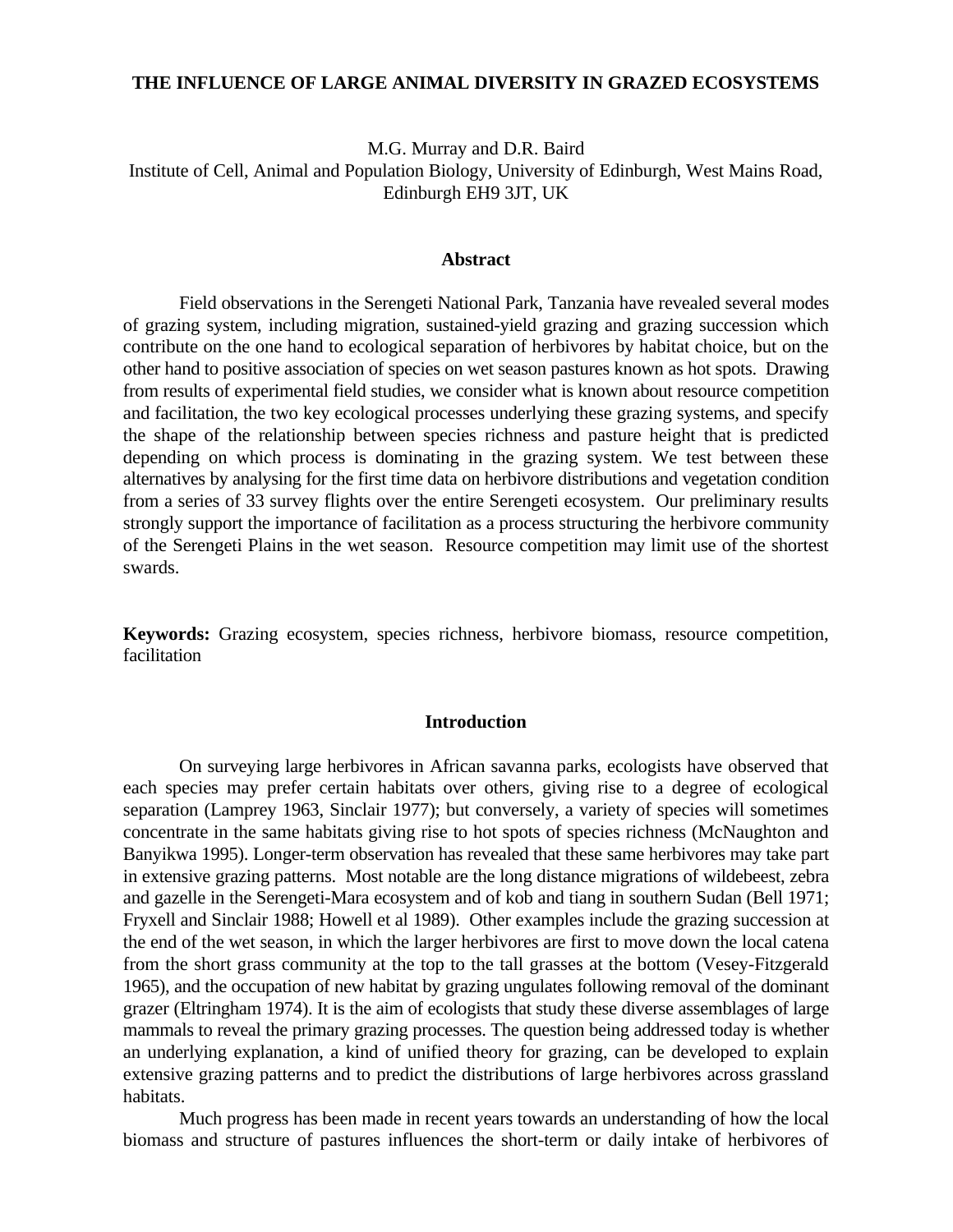different species (Hodgson & Illius 1996), but relatively little is understood about the processes occurring in the grazing community at a larger scale. Research in the Serengeti National Park has shown how an integral part of these large-scale processes, is the modification of vegetation by the herbivores themselves. Which species remain on a particular site depends on how the vegetation has been modified (McNaughton 1976; Murray & Illius 2000). In combination with the stochastic nature of rainfall, disease and other external events, the modification of vegetation by herbivores contributes to the creation of a more dynamic grazing ecosystem.

#### **Grazing processes in the serengeti ecosystem**

Principal ecological features of the Serengeti ecosystem in Tanzania are the open grass plains covering an area of approximately 7,500  $km^2$  in the south and southeast, where rainfall is low (300-700mm per annum), and the open scrub and woodlands, together with smaller grassland plains in the remaining moister areas (up to 1200 mm rainfall), covering some 17,500 km<sup>2</sup> (map in Murray 1995). The gradient in rainfall and in growing conditions is exploited by the migratory wildebeest, which spend the wet season, nominally from November to May on the short grasslands to the southeast and the dry season in the woodlands. They share the ecosystem with some 14 other indigenous grazing ungulates, as well as cattle and other domestic species. The herbivores exploit a great variety of grass species of which more than 120 have been collected in Serengeti National Park. Important forage species are the mat-forming grasses of the southeast, including *Andropogon*, *Digitaria* and *Sporobolus* species and some of the common woodland grasses with erect growth form such as species of *Bothriochloa*, *Digitaria*, *Panicum*, *Pennisetum* and *Themeda*.

A number of effects of grazing can be discerned immediately following the passage of a herd. The height and biomass of swards are reduced and should grazing pressure be sufficiently intense, it may give rise to a 'grazing lawn' (Figure 1). If the herbivores specialise in selective feeding, there may be a significant reduction in the content of green leaf in the sward leaving a poor quality, stemmy pasture or 'grazing stubble' (Figure 2; Murray & Illius 2000). Over a period of a few days to several weeks, intensive grazing can also give rise to secondary effects in the production of new vegetative growth (McNaughton 1976). But whilst it may be obvious that selective grazing will modify the vegetation in these ways, it has not been known whether this modification would affect the intake of ungulates or whether it would have importance in structuring the ungulate community.

Two resource-based hypotheses have emerged from the studies of grazing ungulates in Serengeti to explain their community dynamics: one is based on competition and the other on facilitation. According to the competition hypothesis, low biomass swards such as grazing lawns will only support herbivores of small body size and/or wide mouths. So the consequence of grazing down a tall sward will be a reduction in the number of herbivore species utilising that sward due to grazing competition (Figure 3; Murray & Illius 2000). According to the facilitation hypothesis, heavy grazing of high biomass swards stimulates new production of more digestible food, creating forage that can be utilised by the smaller herbivore species, and so the overall number of herbivore species will increase (Figure 4).

In order to test these two hypotheses we have undertaken a preliminary analysis of a dataset of large mammal distributions compiled by the Serengeti Ecological Monitoring Programme (SEMP) from monthly aerial surveys of the Serengeti-Mara ecosystem over the period, July 1969 to August 1972. Each month several planes and crews took part in the survey of the entire ecosystem, recording information against a 5 X 5 km grid. Observations of the more common large animals (wildebeest, zebra, Thomson's gazelle, Grant's gazelle, topi, hartebeest,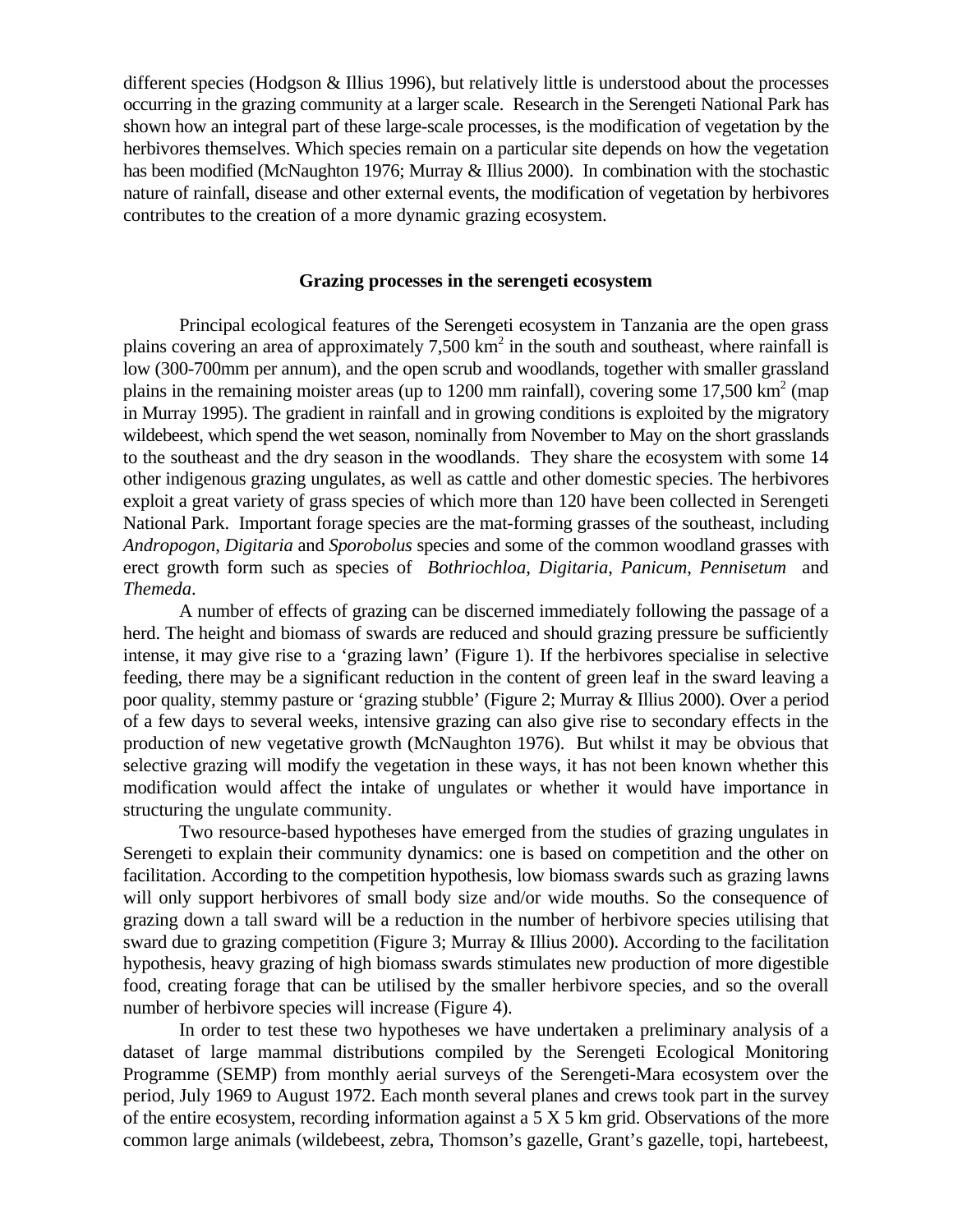giraffe, rhino, elephant, buffalo, impala, eland and cattle) were recorded according to one of four abundance classes: 1-25; 26-250; 251-2500; 2501+. Observations of rare or low density species (roan, oryx, warthog, ostrich, lion, cheetah, leopard, reedbuck, kudu, waterbuck and bushbuck) were also noted, usually with an actual count of numbers seen. In the case of burnt ground, the state of grass regrowth was classified as bare ground, or in one of five height classes. The greenness of regrowth was assigned to one of five classes, varying from dry and parched to lush. On unburnt ground, the height and greenness of unburnt grass were also each assigned to one of five classes. In all, data from 33 reconnaisance flights were entered into the database by SEMP.

The combined biomass of large herbivores on the Serengeti Plains during the wet season was highest at an intermediate height of vegetation, indicating that food may have been limiting on the shortest grass swards, but quality may have been limiting on the tallest grass swards (Figure 5). However, species richness was maintained on the shorter swards, and only declined on the tallest pastures (Figure 6). This result suggests that facilitation of grazing may be enabling more species to utilise short pastures. In order to investigate this possibility further, an index of vegetation quality (q) was defined as:  $q =$  greenness class / height class. Thus, the highest values of quality were assigned to short green swards and the lowest to tall non-green swards. The quality index (q) predicted mean herbivore biomass with surprising accuracy (Figure 7). Species richness was also closely correlated with vegetation quality (Figure 8). These results further indicate that ungulates tend to congregate in large numbers on the high quality swards in the Serengeti Plains during the wet season, and that the overall interaction between herbivores and grasslands facilitates the formation of higher species richness in the herbivores.

#### **Conclusion**

Although our analysis of the 1969-1972 survey data is preliminary, these first results emphasise the importance of grazing pressure by large herds in creating pastures that can be utilised by many species, so confirming the early observations of Vesey-Fitzgerald (1965) and McNaughton (1976). The findings here relate solely to the Plains grasslands in the wet seasons, but the occurrence of hot spots of species richness in the woodlands area suggests that facilitation may be of widespread importance in the ecosystem (McNaughton 1988). In addition to this ecological process, the reduction in herbivore biomass that was evident on the shortest swards suggests that there are conditions on the Plains in which intake by herbivores may be constrained. This could lead to differential displacement of herbivore species because of differences in the threshold at which sward height and biomass begin to limit food intake (Murray & Illius 2000). The survey data reveal a low abundance of buffalo (the heaviest ruminant grazer) on the Plains, which may indicate the effect of resource competition. This would suggest that the overall pattern of community dynamics amongst grazing herbivores in the Serengeti ecosystem is being influenced by both competition and facilitation processes. There is a need for greater resolution in the methods used to study competition and facilitation so as to clarify their influence on large animal diversity.

#### **Acknowledgements**

The survey data were collected by scientists working at the Serengeti Research Institute (now SWRC) from 1969-1972 as part of the activities of SEMP. The database used in this analysis was supplied by K. Campbell who managed the re-entry of raw data into digital form.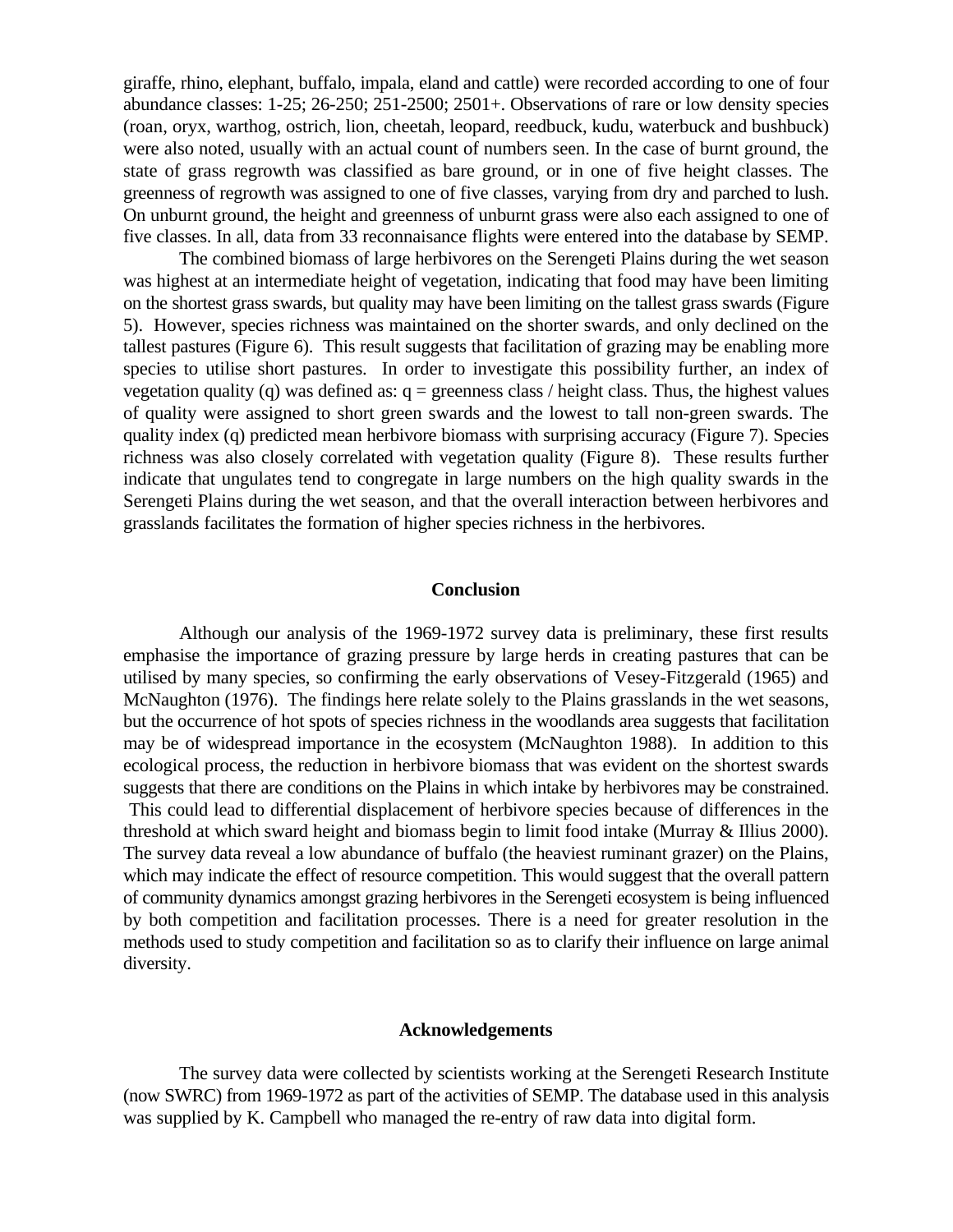### **References**

**Bell, R.H.V.** (1971). A grazing ecosystem in the Serengeti. Scientific American **224**:86-93

**Eltringham, S.K.** (1974). Changes in the large mammal community of Mweya Peninsula, Rwenzori National Park, Uganda, following removal of hippopotamus. Journal of Applied Ecology **11**: 855-865.

**Fryxell, J.M. and Sinclair A.R.E.** (1988). Seasonal migration by white-eared kob in relation to resources. African Journal of Ecology **26**:17-31.

**Hodgson, J. and Illius A.W. (eds.)** (1996). The ecology amd management of grazing systems. CAB International.

**Howell, P., Lock J.M. and Cobb S. (eds.)** (1989). The Jonglei canal: local impact and opportunity. Cambridge University Press, Cambridge.

Lamprey, H.F. (1963). Ecological separation of the large mammal species in the Tarangire Game Reserve, Tanganyika. East African Wildlife Journal **1**:63-92.

**McNaughton, S.J.** (1976). Serengeti migratory wildebeest: facilitation of energy flow by grazing. Science **191**:92-94.

**McNaughton, S.J.** (1988). Mineral nutrition and spatial concentrations of African ungulates. Nature **334**:343-345.

**McNaughton, S.J. and Banyikwa F.F.** (1995). Plant communities and herbivory. Pages 49-70 *in* A.R.E. Sinclair & P. Arcese, editors. Serengeti II: Dynamics, Management and Conservation of an Ecosystem. University of Chicago Press, Chicago, USA.

**Murray, M.G.** (1995). Specific nutrient requirements and migration of wildebeest. Pages 231-256 *in* A.R.E. Sinclair & P. Arcese, editors. Serengeti II: Dynamics, Management and Conservation of an Ecosystem. University of Chicago Press, Chicago, USA.

**Murray, M.G. and Illius A.W.** (1996). Multispecies grazing in the Serengeti. Pages 247-272 *in* J. Hodgson & A.W. Illius, editors. The Ecology and Management of Grazing. CAB International, Wallingford, UK.

**Sinclair, A.R.E.** (1977). The African Buffalo. University of Chicago Press, Chicago, USA.

**Vesey-Fitzgerald, D.F.** (1965). The utilisation of natural pastures by wild animals in the Rukwa Valley, Tanganyika. East African Wildlife Journal **3**:38-48.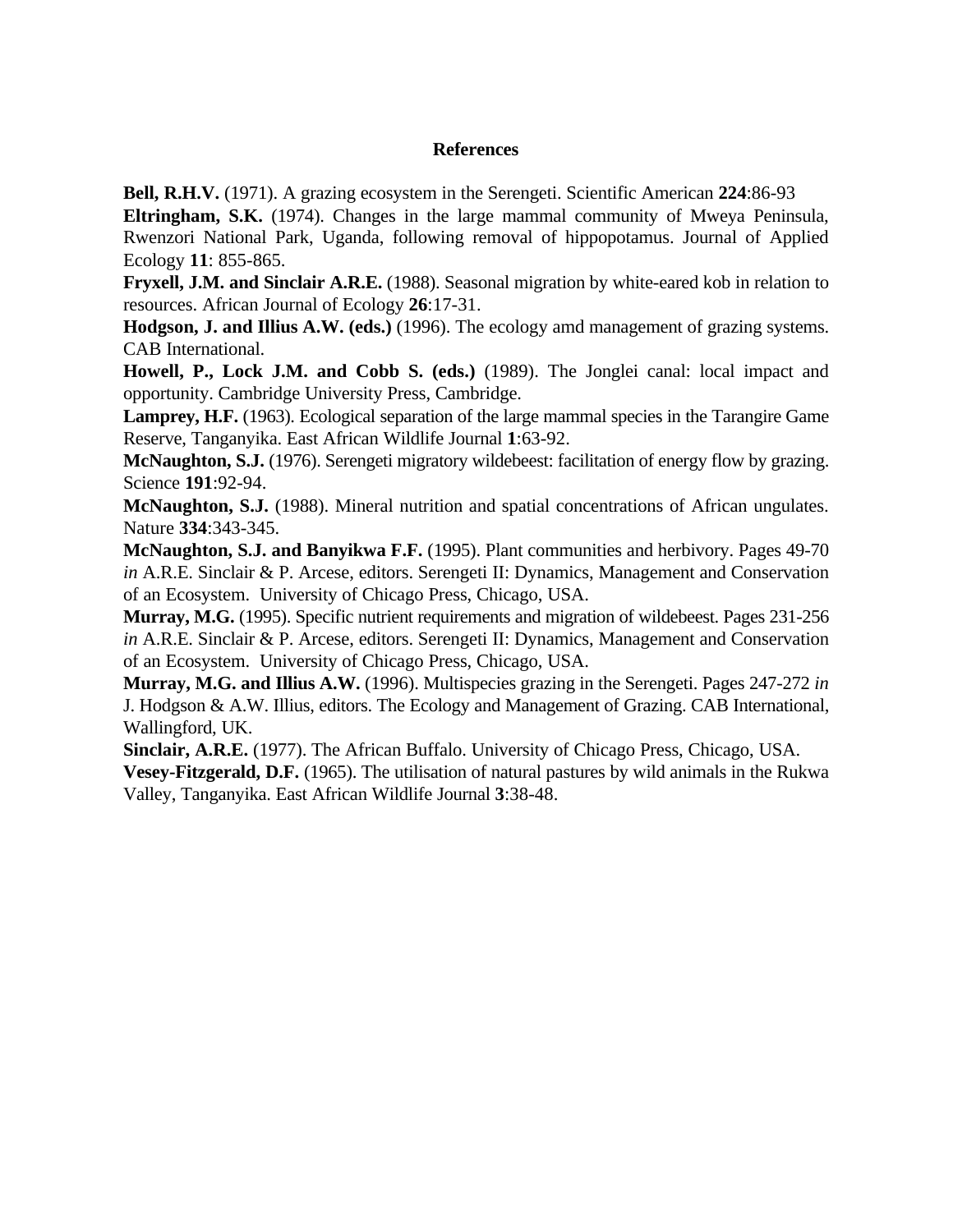

Figure 1 - Evidence for resource depletion during periods of foraging by topi and wildebeest: mean height of green leaf in the sward with standard errors are shown for experimental plots before and after grazing trials.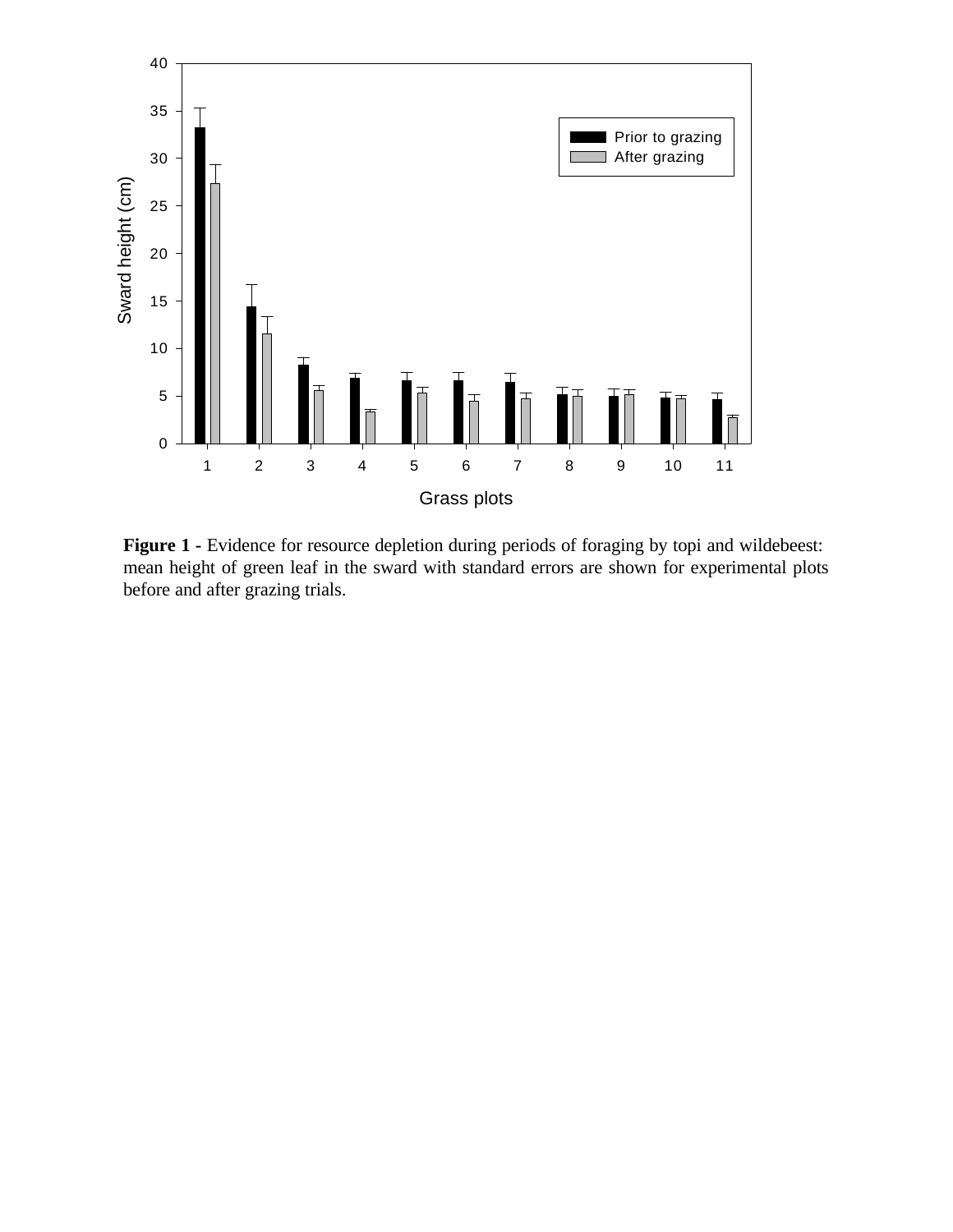

**Figure 2 -** Evidence for depletion of resource quality during periods of foraging by topi and wildebeest: mean proportion of green leaf in the sward with standard errors as measured in experimental plots before and after grazing.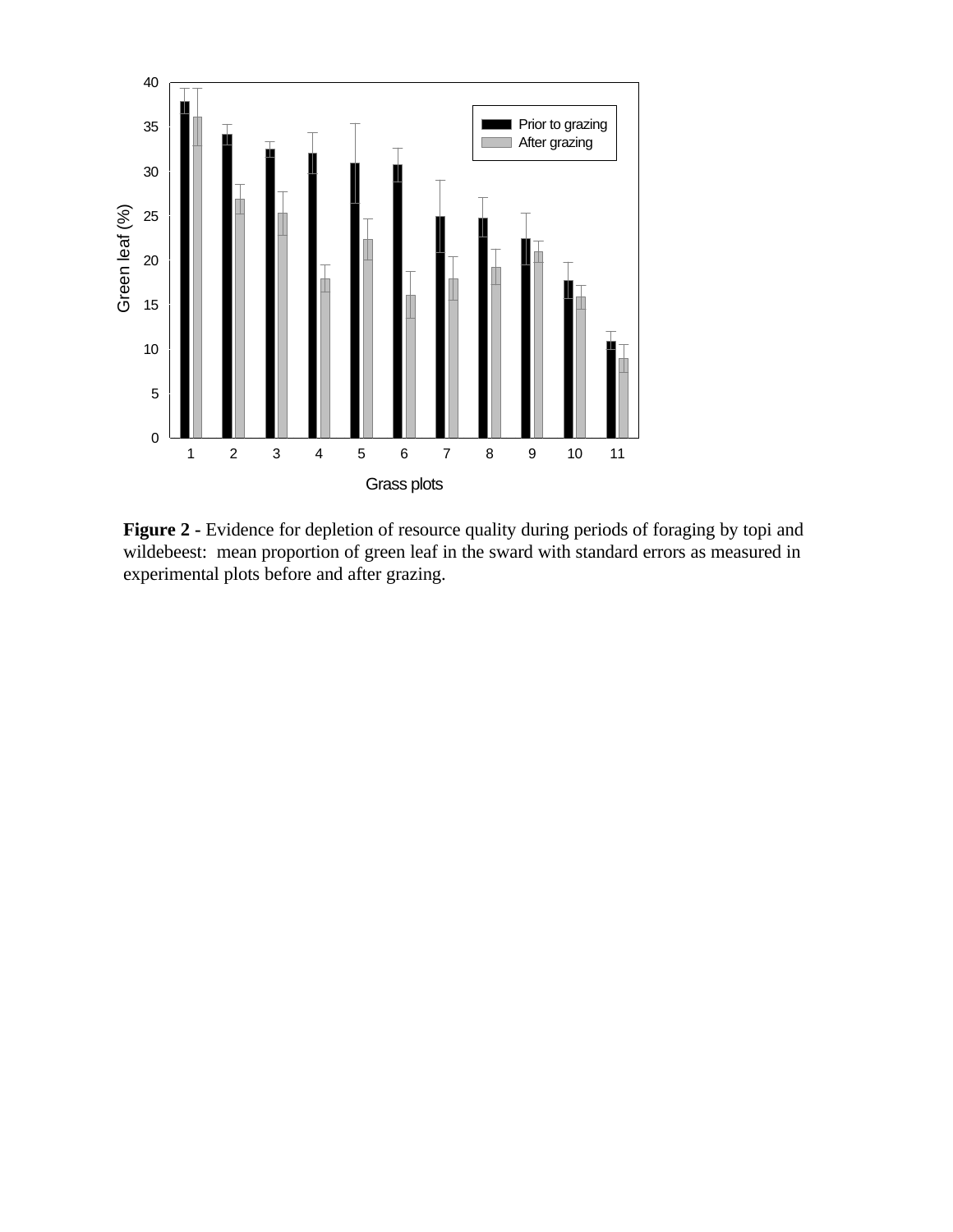

**Figure 3 -** Intake rate of yearling wildebeest (filled squares) and topi (filled diamonds) feeding on grass swards in an early vegetative growth stage within the Serengeti National Park.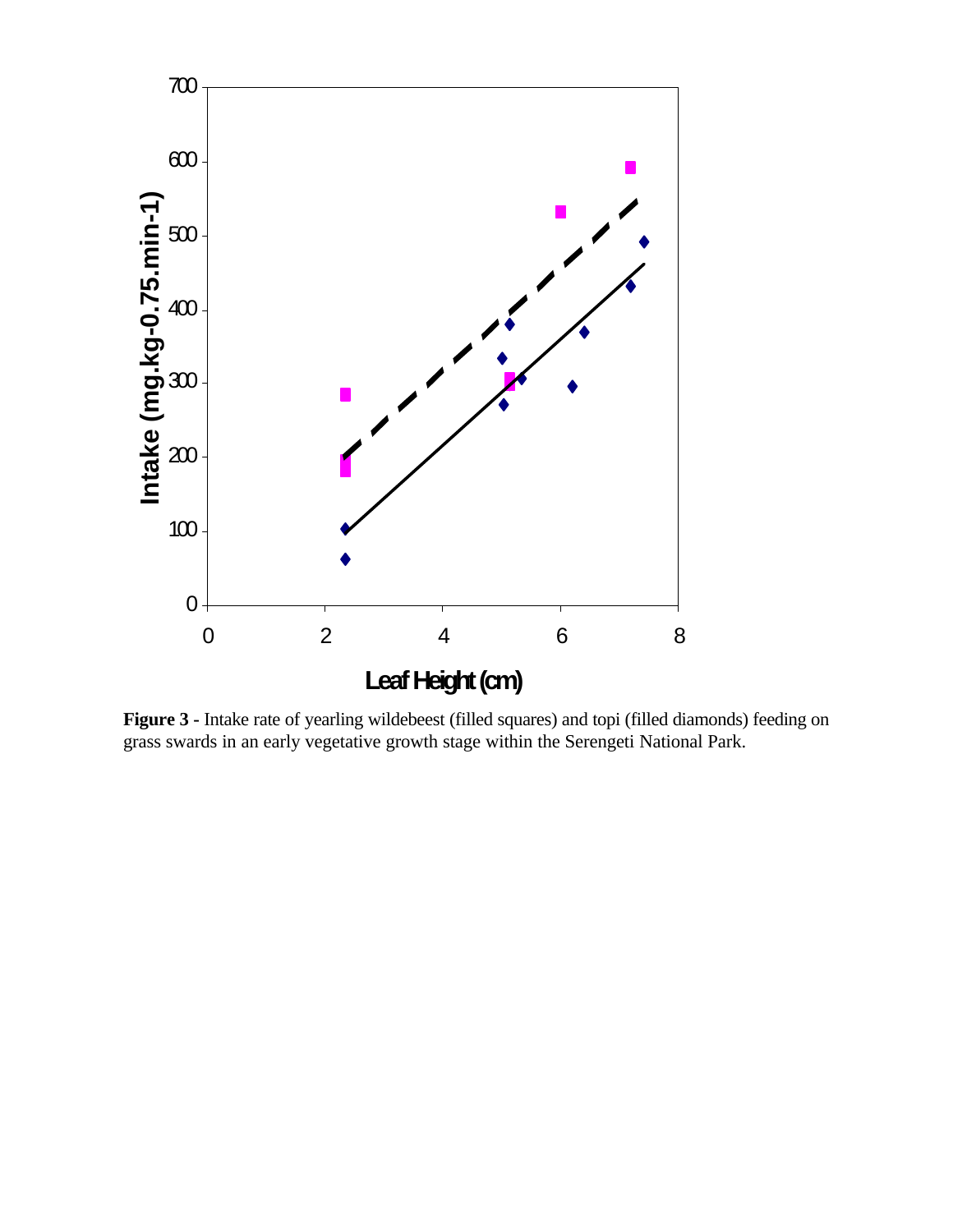

**Figure 4 -** The relationship between herbivore species richness and the height of grass in savanna habitats, as predicted by a) a classical model of resource competition and b) a model of resource facilitation (see text for further details).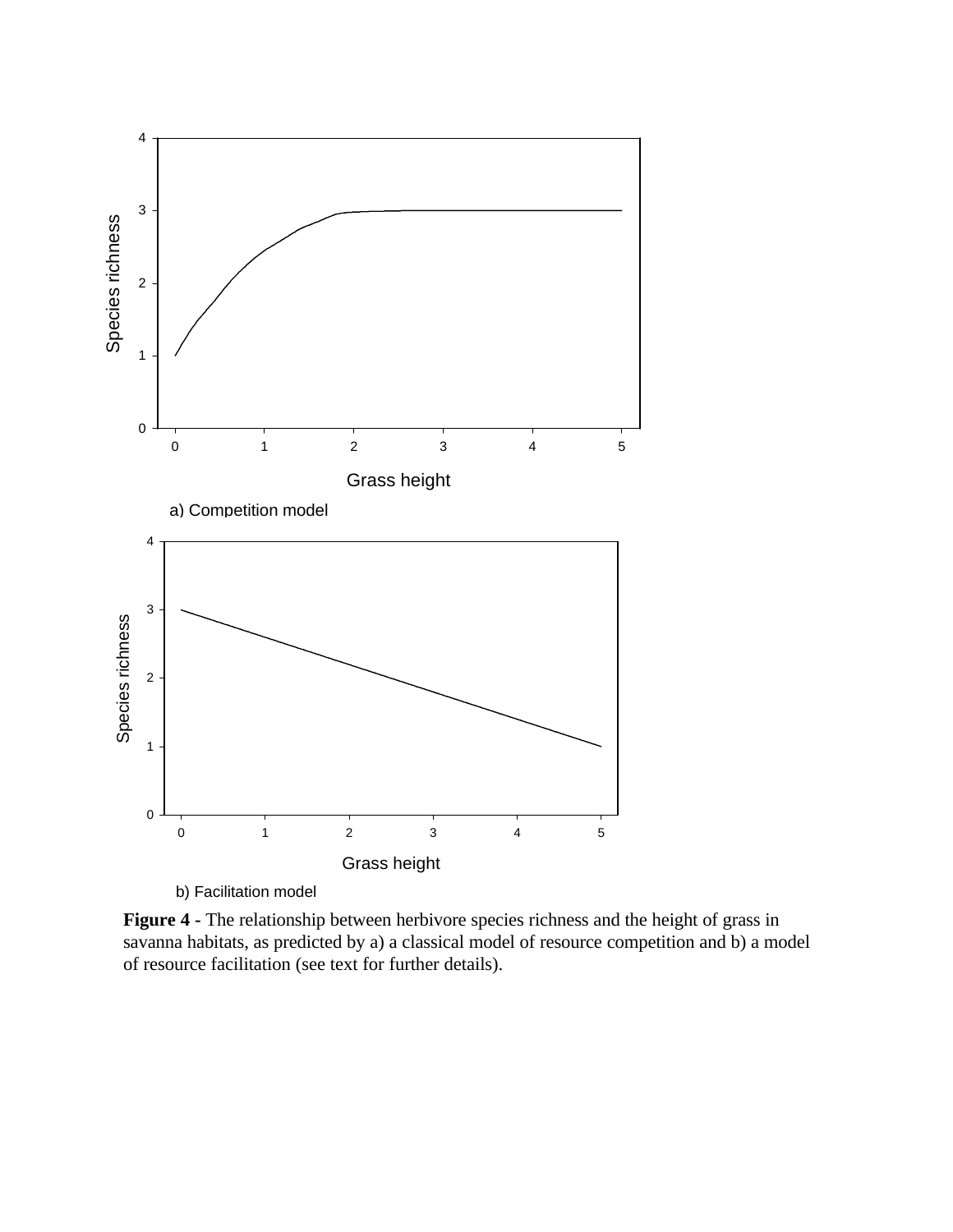

**Figure 5 -** Observed relationship between herbivore biomass (combined for all species) and grass height in the Serengeti Plains during the wet season months, January to May, based on survey flights from 1969-1972. Mean herbivore biomass is indicated by the boxes containing the sample size (i.e. the number of  $5 X 5 km$  survey quadrats of that vegetation height); bars indicate the standard deviation.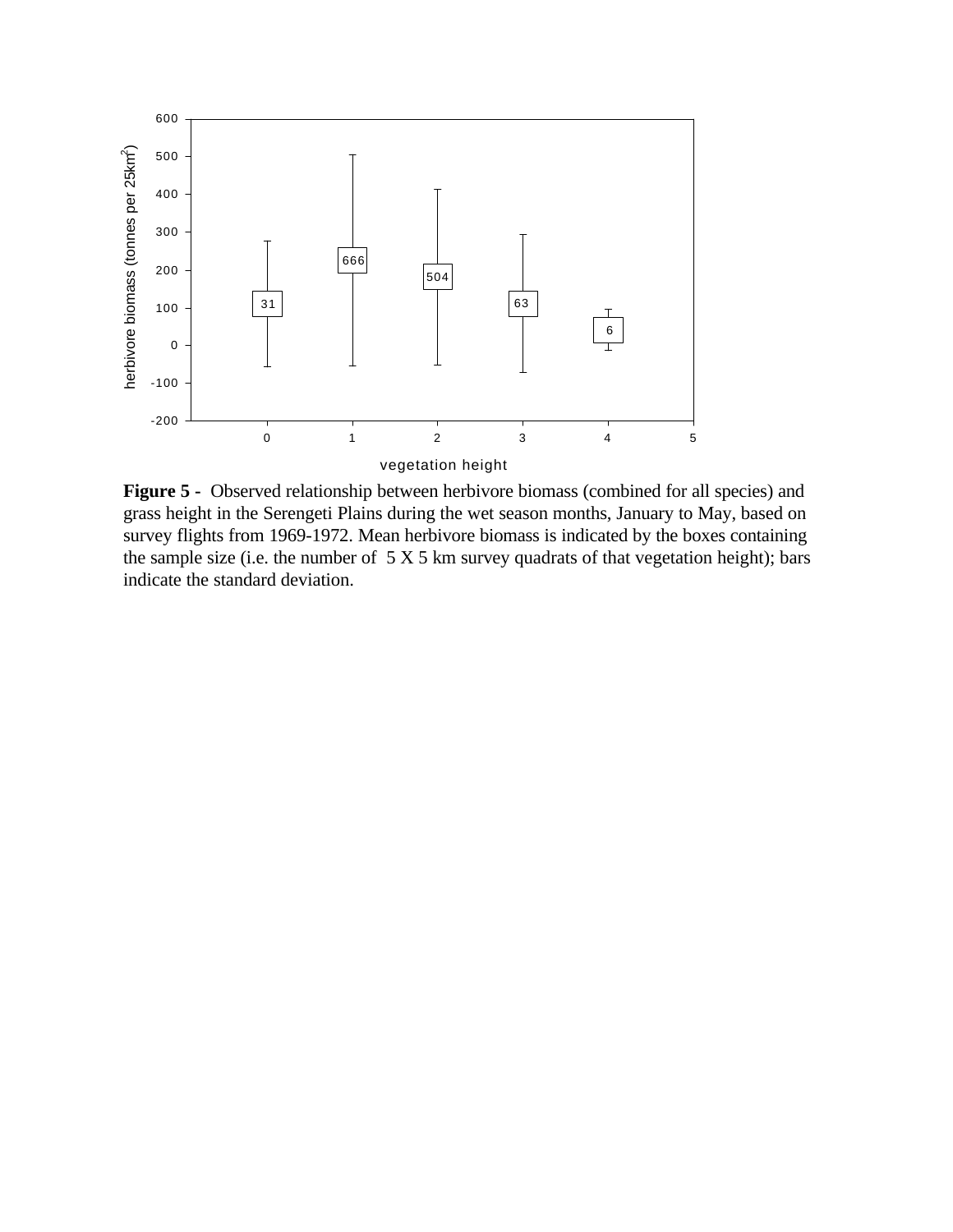

**Figure 6 -** Observed relationship between herbivore species richness and grass height in the Serengeti Plains during the wet season months, January to May, based on survey flights from 1969-1972. Mean species richness is indicated by the boxes containing the sample size (i.e. the number of 5 X 5 km survey quadrats of that vegetation height); bars indicate the standard deviation.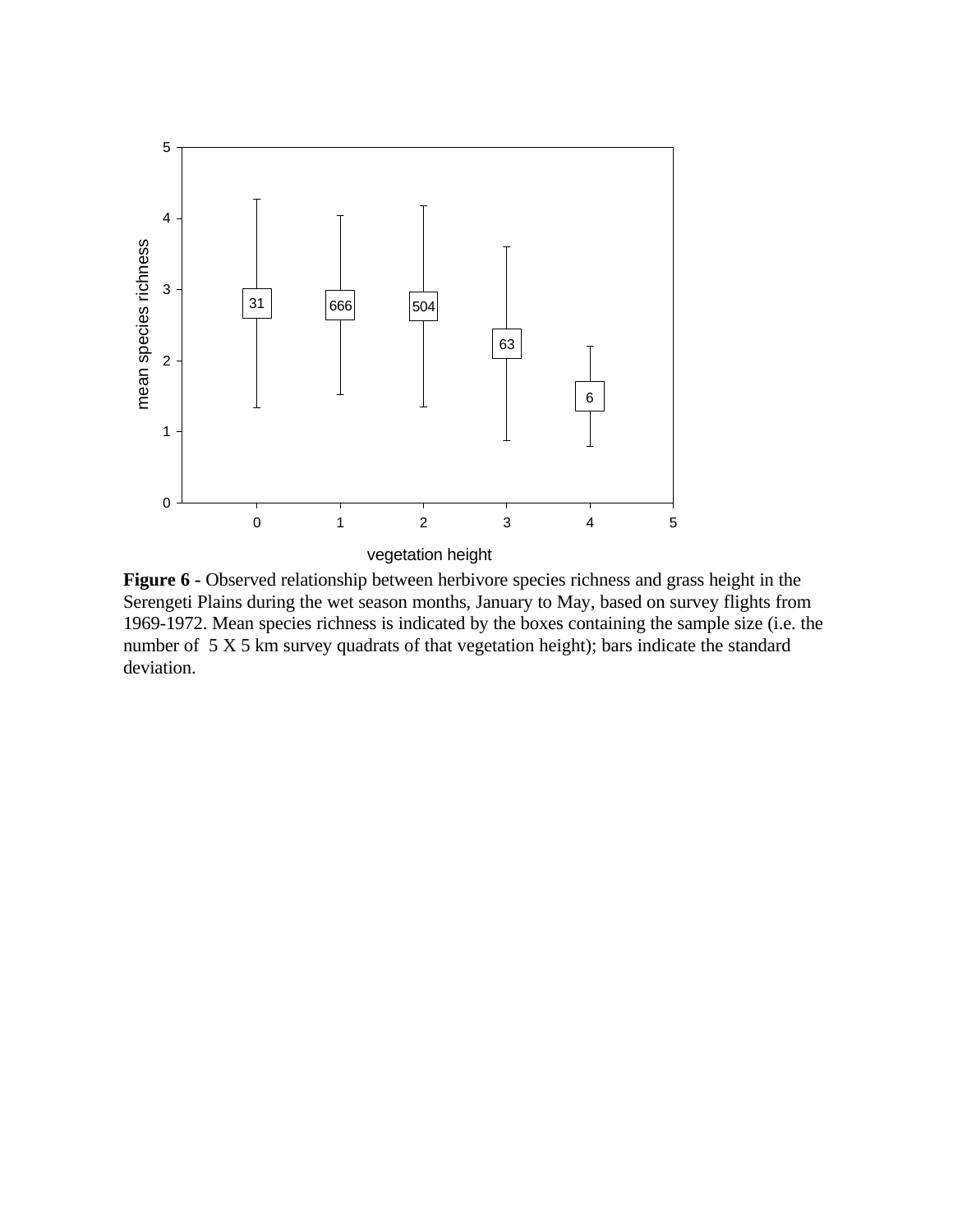

**Figure 7** - Relationship between herbivore biomass (tonnes per 25 km<sup>2</sup>) and the vegetation quality on the Serengeti Plains in the wet season ( $R^2 = 0.86$ , P<0.001).